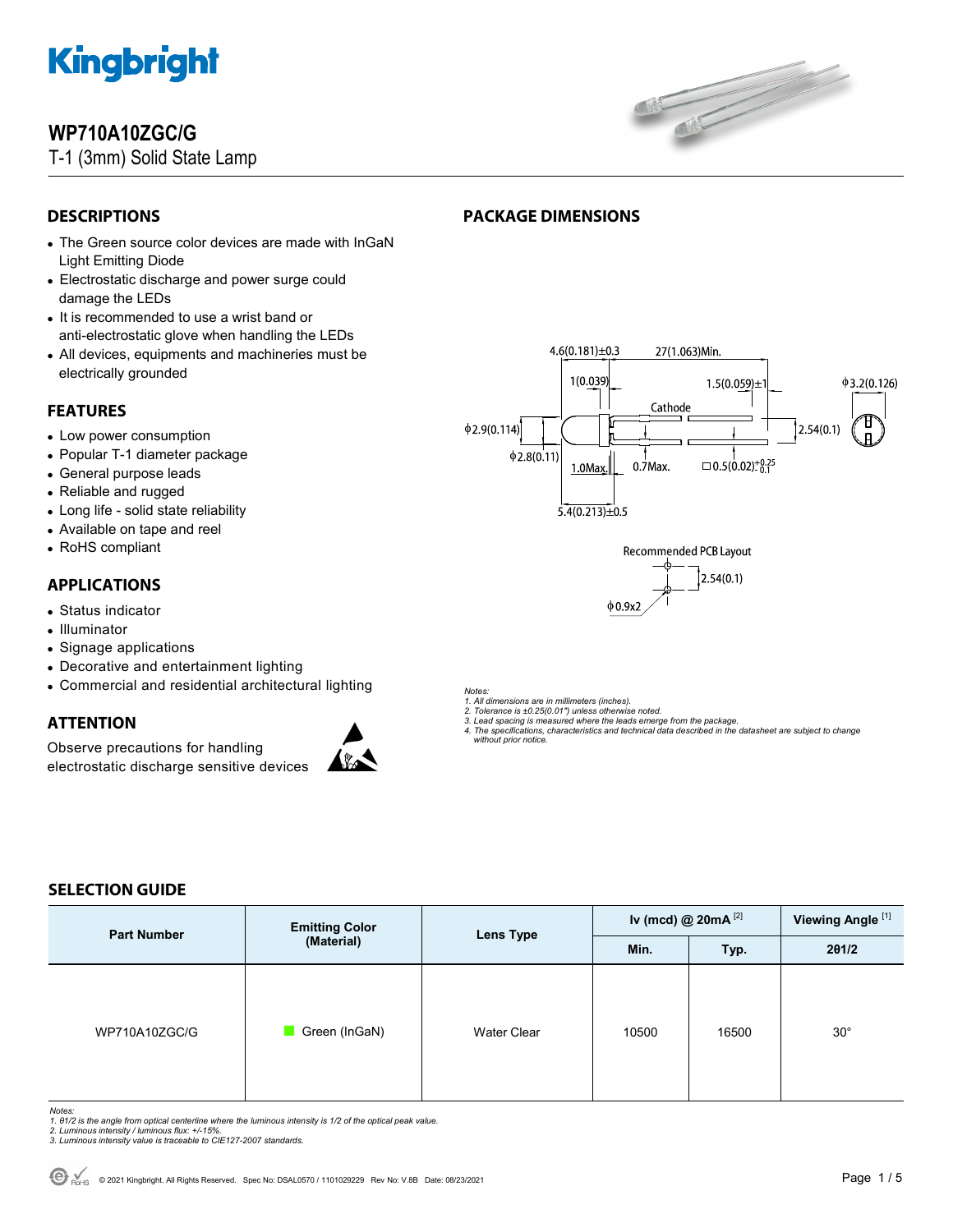#### **ELECTRICAL / OPTICAL CHARACTERISTICS at T<sub>A</sub>=25°C**

| <b>Parameter</b>                                                                                                                | Symbol                       |                       | Value |                          | <b>Unit</b>           |
|---------------------------------------------------------------------------------------------------------------------------------|------------------------------|-----------------------|-------|--------------------------|-----------------------|
|                                                                                                                                 |                              | <b>Emitting Color</b> | Typ.  | Max.                     |                       |
| Wavelength at Peak Emission $I_F$ = 20mA                                                                                        | $\lambda_{\rm peak}$         | Green                 | 520   | $\overline{\phantom{a}}$ | nm                    |
| Dominant Wavelength $I_F = 20mA$                                                                                                | $\lambda_{\mathsf{dom}}$ [1] | Green                 | 525   | $\overline{\phantom{0}}$ | nm                    |
| Spectral Bandwidth at 50% $\Phi$ REL MAX<br>$I_F = 20mA$                                                                        | Δλ                           | Green                 | 35    | $\overline{\phantom{a}}$ | nm                    |
| Capacitance                                                                                                                     | C                            | Green                 | 100   | $\overline{\phantom{a}}$ | pF                    |
| Forward Voltage $I_F = 20mA$                                                                                                    | $V_F$ <sup>[2]</sup>         | Green                 | 3.2   | 4.0                      | $\vee$                |
| Reverse Current ( $V_R$ = 5V)                                                                                                   | <b>l</b> <sub>R</sub>        | Green                 |       | 50                       | μA                    |
| Temperature Coefficient of $\lambda_{\text{peak}}$<br>$I_F = 20mA$ , -10°C $\le T \le 85$ °C                                    | $TC_{\lambda peak}$          | Green                 | 0.05  | $\overline{\phantom{a}}$ | $nm$ /°C              |
| Temperature Coefficient of $\lambda_{\text{dom}}$<br>$I_F = 20 \text{mA}, -10^{\circ} \text{C} \leq T \leq 85^{\circ} \text{C}$ | TC <sub>Adam</sub>           | Green                 | 0.03  | $\overline{\phantom{a}}$ | $nm$ <sup>o</sup> $C$ |
| Temperature Coefficient of VF<br>$I_F = 20 \text{mA}, -10^{\circ} \text{C} \leq T \leq 85^{\circ} \text{C}$                     | $TC_V$                       | Green                 | $-3$  | $\overline{\phantom{a}}$ | $mV$ °C               |

*Notes:* 

1. The dominant wavelength (λd) above is the setup value of the sorting machine. (Tolerance λd : ±1nm. )<br>2. Forward voltage: ±0.1V.<br>3. Wavelength value is traceable to CIE127-2007 standards.<br>4. Excess driving current and

#### **ABSOLUTE MAXIMUM RATINGS at T<sub>A</sub>=25°C**

| <b>Parameter</b>                             | Symbol                   | Value               | Unit           |  |
|----------------------------------------------|--------------------------|---------------------|----------------|--|
| Power Dissipation                            | $P_D$                    | 120                 | mW             |  |
| Reverse Voltage                              | $V_R$                    | 5                   | $\vee$         |  |
| Junction Temperature                         | $T_j$                    | 115                 | °C             |  |
| <b>Operating Temperature</b>                 | $T_{op}$                 | $-40$ to $+85$      | $^{\circ}C$    |  |
| Storage Temperature                          | $T_{\text{stg}}$         | $-40$ to $+85$      | $^{\circ}C$    |  |
| <b>DC Forward Current</b>                    | IF.                      | 30                  | mA             |  |
| <b>Peak Forward Current</b>                  | $I_{FM}$ <sup>[1]</sup>  | 100                 | mA             |  |
| Electrostatic Discharge Threshold (HBM)      | $\overline{\phantom{a}}$ | 450                 | $\vee$         |  |
| Thermal Resistance (Junction / Ambient)      | $R_{th}$ JA $^{[2]}$     | 560                 | $^{\circ}$ C/W |  |
| Thermal Resistance (Junction / Solder point) | $R_{th}$ JS $^{[2]}$     | 410                 | $^{\circ}$ C/W |  |
| Lead Solder Temperature <sup>[3]</sup>       |                          | 260°C For 3 Seconds |                |  |
| Lead Solder Temperature <sup>[4]</sup>       |                          | 260°C For 5 Seconds |                |  |

Notes:<br>1. 1/10 Duty Cycle, 0.1ms Pulse Width.<br>2. Rnn Jelow package base.<br>3. 2mm below package base.<br>4. 5mm below package base.<br>5. Relative humidity levels maintained between 40% and 60% in production area are recommended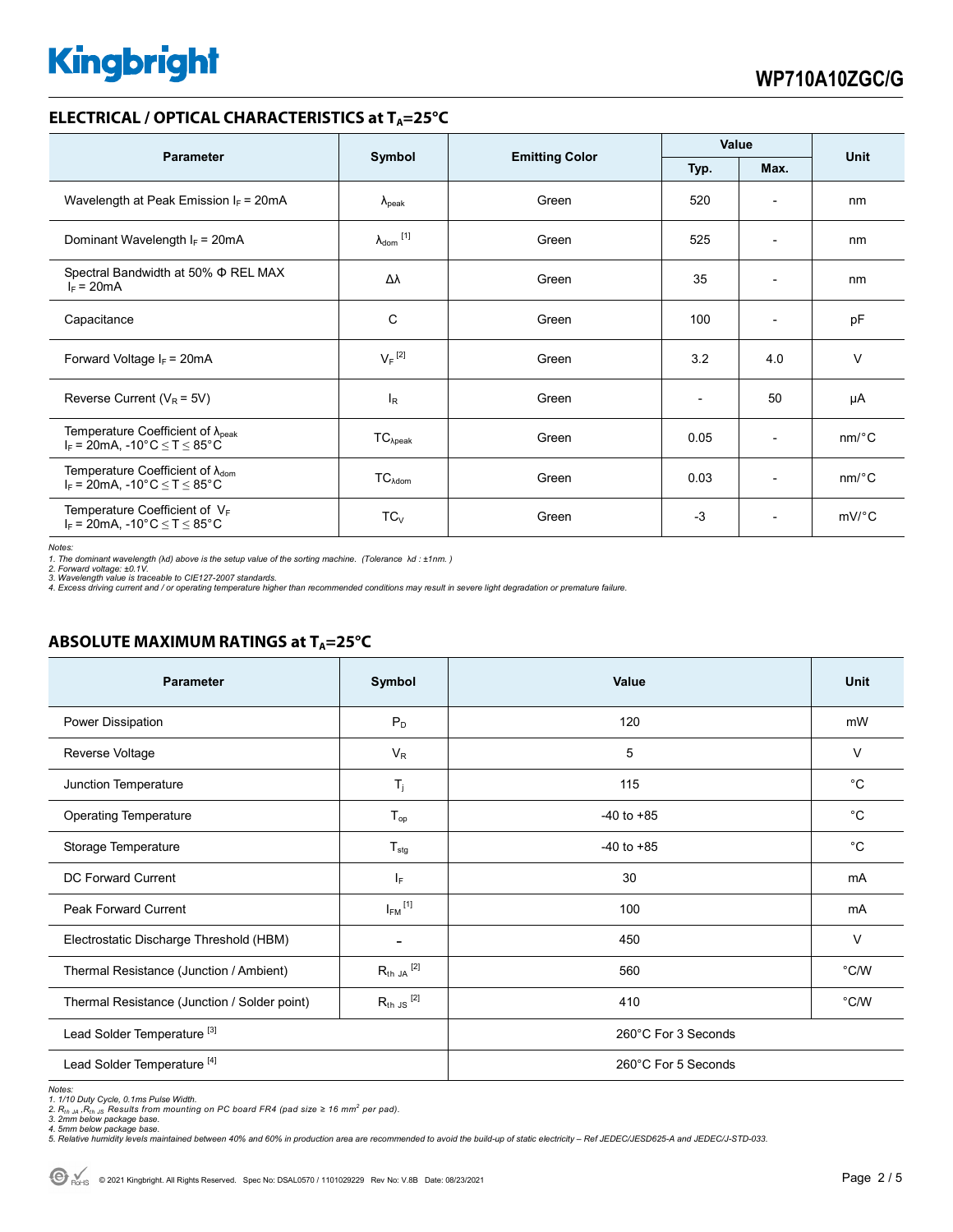### **WP710A10ZGC/G**

#### **TECHNICAL DATA**



#### **SPATIAL DISTRIBUTION**



**Forward Current vs. Forward Voltage** 50 Luminous intensity normalised at Luminous intensity normalised at  $T_a = 25 °C$ 40 Forward current (mA) Forward current (mA) 30 20 10  $\overline{0}$ 2.0 2.5 3.0 3.5 4.0 4.5

Forward voltage (V)

# $T_a = 25 °C$ **Luminous Intensity vs. Forward Current**

0 10 20 30 40 50

Forward current (mA)

**GREEN**

**Forward Current Derating Curve Luminous Intensity vs.** 





#### **RECOMMENDED WAVE SOLDERING PROFILE**



0.0 0.5 1.0 1.5 2.0  $2.5$ 

20 mA

*Notes: 1. Recommend pre-heat temperature of 105°C or less (as measured with a thermocouple attached to the LED pins) prior to immersion in the solder wave with a maximum solder bath* 

- *temperature of 260°C 2. Peak wave soldering temperature between 245°C ~ 255°C for 3 sec (5 sec max).*
- 
- *3. Do not apply stress to the epoxy resin while the temperature is above 85°C. 4. Fixtures should not incur stress on the component when mounting and during soldering process.*

*5. SAC 305 solder alloy is recommended. 6. No more than one wave soldering pass.*

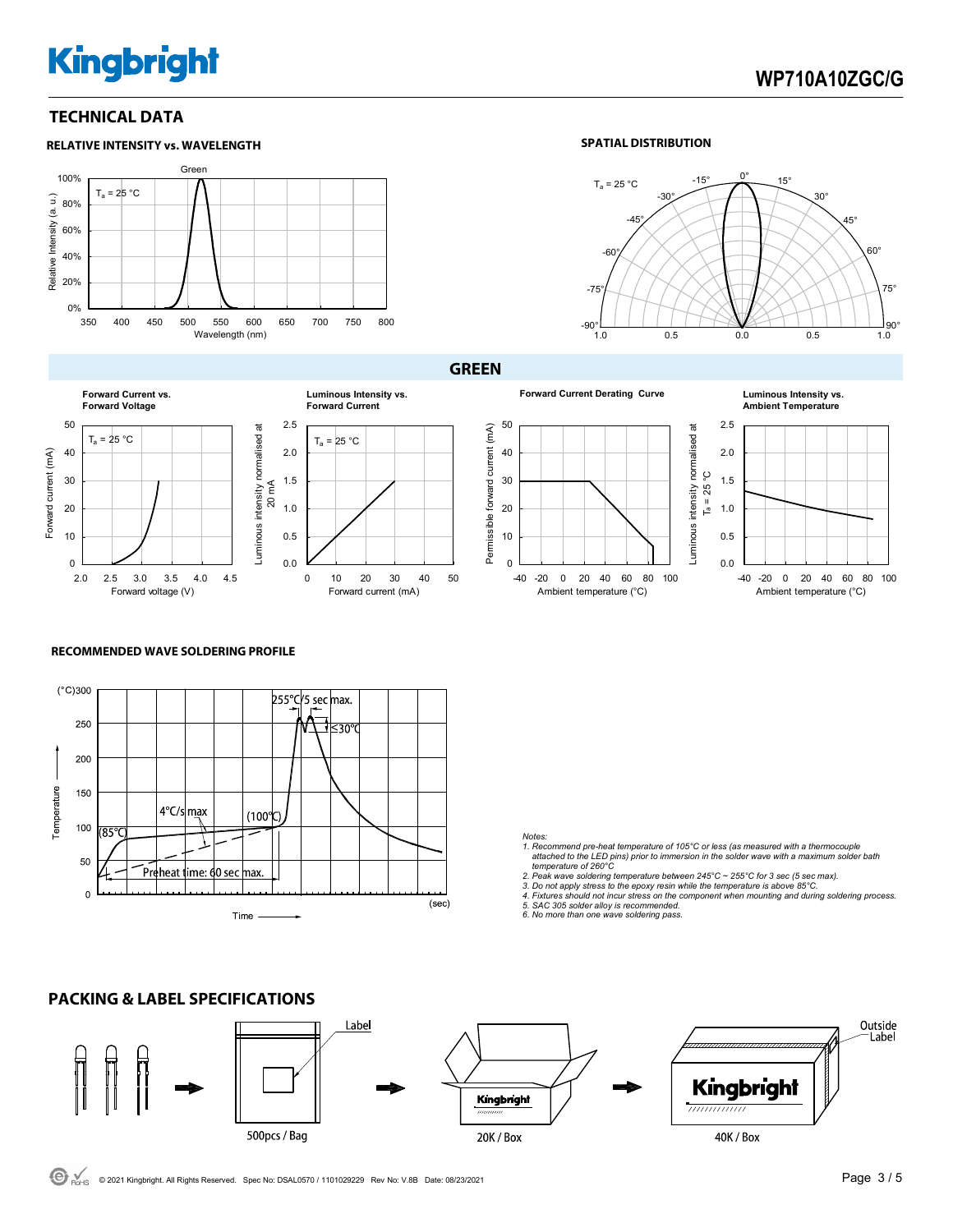

### **PRECAUTIONS**

#### **Storage conditions**

- 1. Avoid continued exposure to the condensing moisture environment and keep the product away from rapid transitions in ambient temperature.
- 2. LEDs should be stored with temperature  $\leq 30^{\circ}$ C and relative humidity < 60%.
- 3. Product in the original sealed package is recommended to be assembled within 72 hours of opening. Product in opened package for more than a week should be baked for 30 (+10/-0) hours at 85  $\sim$  100°C.

#### **LED Mounting Method**

FD.

 $(Fig. 1)$ 

Space

1. The lead pitch of the LED must match the pitch of the mounting holes on the PCB during component placement. Lead-forming may be required to insure the lead pitch matches the hole pitch. Refer to the figure below for proper lead forming procedures. *Note 1-3: Do not route PCB trace in the contact area between the* 

*leadframe and the PCB to prevent short-circuits.* 



2. When soldering wires to the LED, each wire joint should be separately insulated with heat-shrink tube to prevent short-circuit contact. Do not bundle both wires in one heat shrink tube to avoid pinching the LED leads. Pinching stress on the LED leads may damage the internal structures and cause failure.



- 3. Use stand-offs *(Fig.1)* or spacers *(Fig.2)* to securely position the LED above the PCB.
	- 4. Maintain a minimum of 3mm clearance between the base of the LED lens and the first lead bend *(Fig. 3 ,Fig. 4).*
	- 5. During lead forming, use tools or jigs to hold the leads securely so that the bending force will not be transmitted to the LED lens and its internal structures. Do not perform lead forming once the component has been mounted onto the PCB. *(Fig. 5 )*

.ED

 $(Fig. 2)$